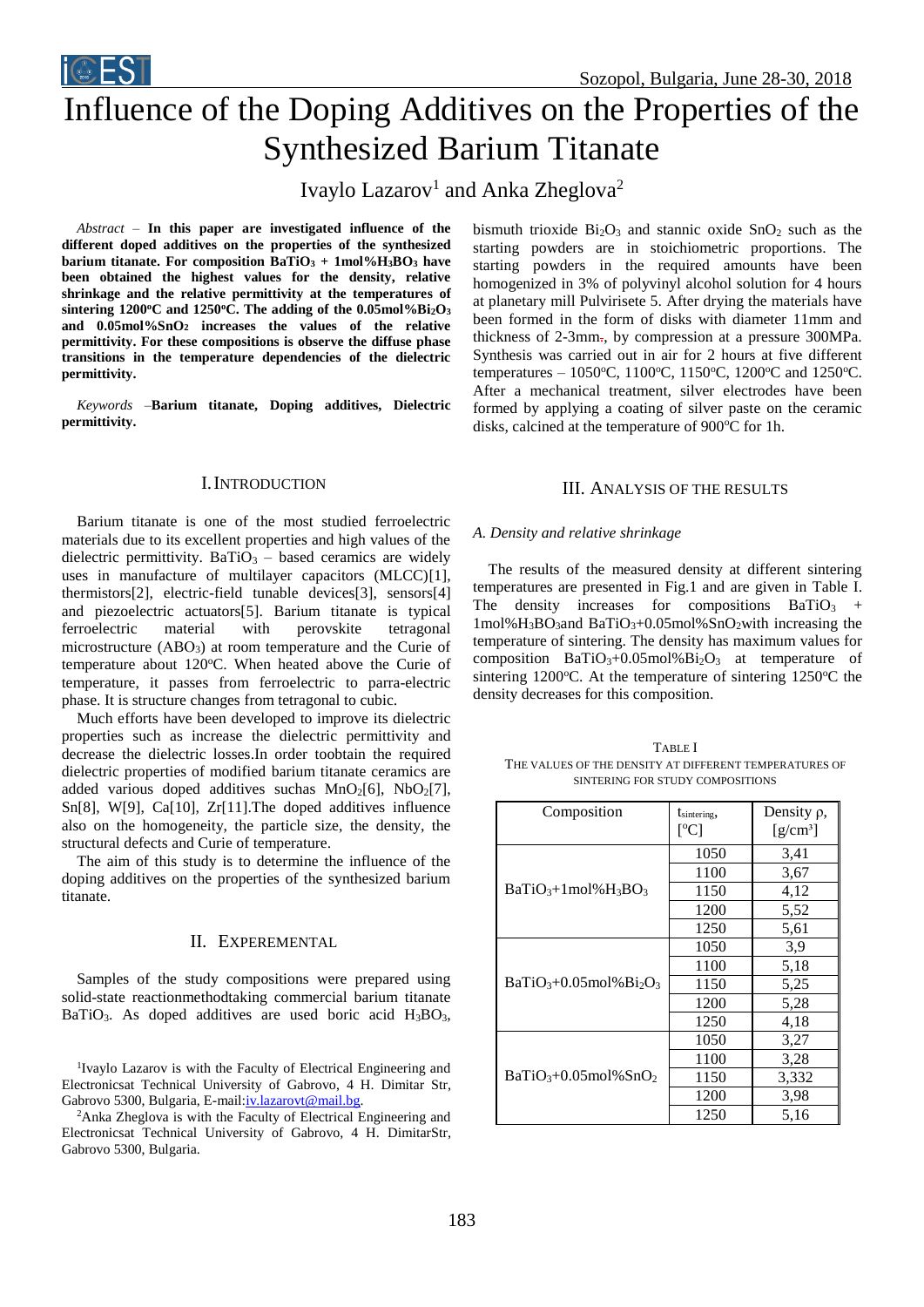

The highest values of the density have been obtained for composition  $BaTiO<sub>3</sub> + 0.05$ mol% $Bi<sub>2</sub>O<sub>3</sub>$  at low temperature of sintering. At high temperatures of sintering were obtained the highest values of the density for compositions BaTiO<sub>3</sub>+1mol%H<sub>3</sub>BO<sub>3</sub>.



Fig. 1.Dependence of the density of the ceramic materials on the temperature of sintering

The results for obtained values of the relative shrinkage for study compositions are given in Table II.

TABLE II THE VALUES OF THE RELATIVE SHRINKAGE AT DIFFERENT TEMPERATURES OF SINTERING FOR STUDY COMPOSITIONS

| Composition              | tsintering, | relative   |
|--------------------------|-------------|------------|
|                          | [°C]        | shrinkage, |
|                          |             | [%]        |
| $BaTiO3+1mol%H3BO3$      | 1050        | $-1,82$    |
|                          | 1100        | $-3,64$    |
|                          | 1150        | $-7,27$    |
|                          | 1200        | $-16,36$   |
|                          | 1250        | 16,36      |
| $BaTiO3+0.05 mol% Bi2O3$ | 1050        | $-4,55$    |
|                          | 1100        | $-13,6$    |
|                          | 1150        | $-13,6$    |
|                          | 1200        | $-14,56$   |
|                          | 1250        | $-7,27$    |
| $BaTiO3+0.05 mol\% SnO2$ | 1050        | 0          |
|                          | 1100        | 0          |
|                          | 1150        | 0          |
|                          | 1200        | $-5,45$    |
|                          | 1250        | $-13,64$   |

For composition BaTiO3+0.05mol%SnO<sup>2</sup> do not observe relative shrinkage at low temperature of sintering. The relative shrinkage increases with increasing the temperature of sintering for composition  $BaTiO<sub>3</sub>+1 mol\%H<sub>3</sub>BO<sub>3</sub>$ . For composition BaTiO3+0.05mol%Bi2O<sup>3</sup> have been obtained the maximum values of the relative shrinkage at the temperature of sintering  $1200^{\circ}$ C.

The highest values of the relative shrinkage have been obtained for composition BaTiO3+1mol%H3BO<sup>3</sup> at the high temperatures of sintering.

Fig.2 shows dependence of the relative shrinkage versus temperature of sintering.



Fig. 2.Dependence of the relative shrinkage of the ceramic materials on the temperature of sintering

#### B. *Dielectric permittivity*

In the Fig.3 are showed the variation of the dielectric permittivity as a function of the temperature of sintering.



### Fig.3. Dependence of the relative permittivity on the temperature of sintering

The highest values of the relative permittivity have been obtained for composition from doped with 1mol%H<sub>3</sub>BO<sub>3</sub>barium titanate at the temperatures of sintering 1200°C and 1250°C. The adding of  $0.05$ mol% $Bi<sub>2</sub>O<sub>3</sub>$  to barium titanate reduces the temperature of sintering. The highest values of the dielectric permittivity have been obtained for this composition at low temperature of sintering.

The values of the relative permittivity at the Curie temperature and the Curie temperature for composition  $BaTiO<sub>3</sub>+1mol%H<sub>3</sub>BO<sub>3</sub>$  are given in Table III.

Fig.4.shows the temperature dependencies on the relative permittivity for doped with 1mol%H<sub>3</sub>BO<sub>3</sub>barium titanate.

It is found that dielectric permittivity have been the highest values for samples sintered at temperatures  $1200^{\circ}$ C and  $1250^{\circ}$ C. It is observed dielectric peaks in the temperature dependencies of the relative permittivity about  $110^{\circ}$ C. The diffuse phase transitions have been obtained for samples sintered at temperature 1050, 1100 and 1150<sup>o</sup>C.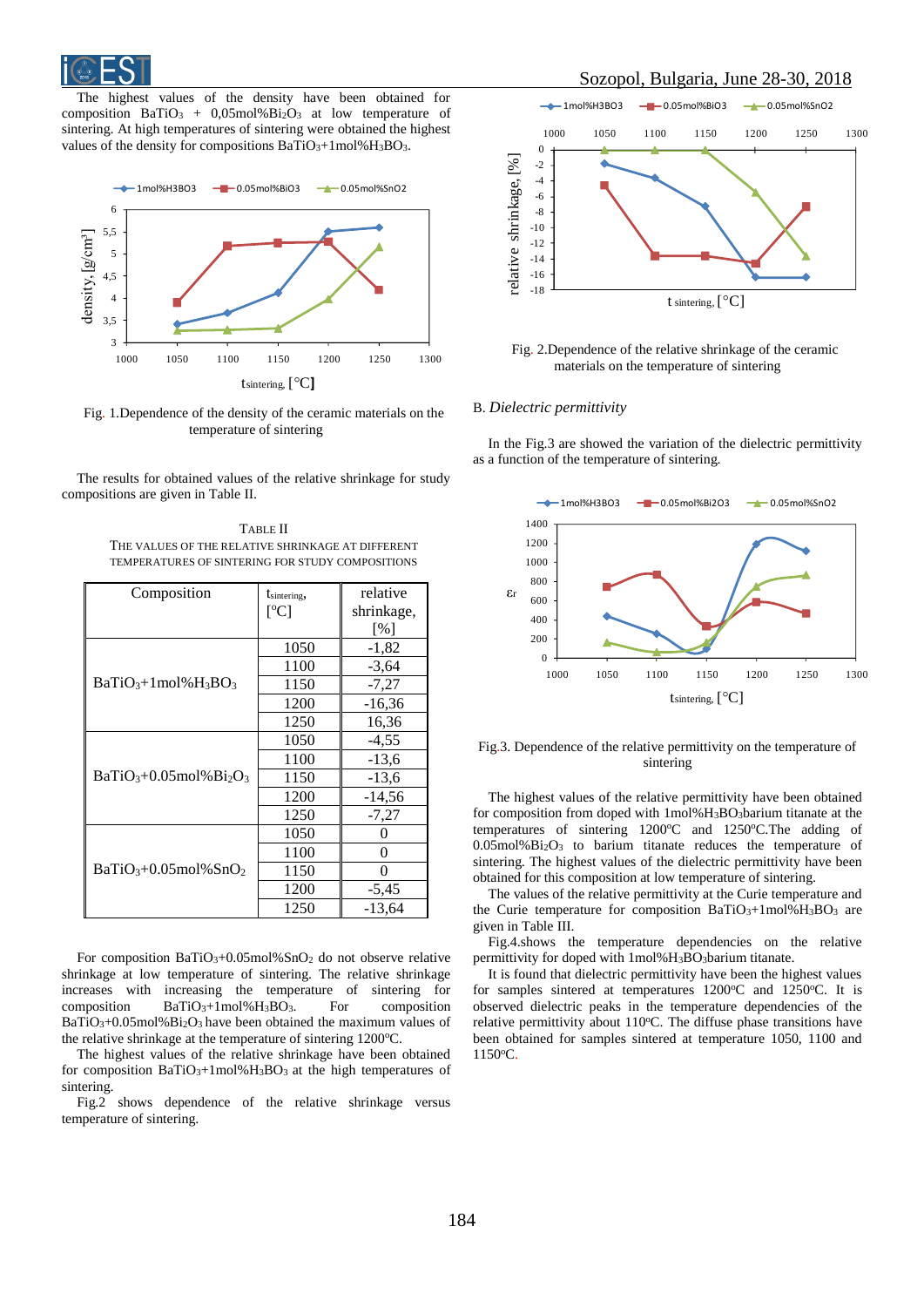



Fig.4. Temperature dependencies on the relative permittivity for composition BaTiO3+1mol%H3BO<sup>3</sup> at different temperatures of sintering

Table III THE VALUES OF THE DIELECTRIC PERMITTIVITY AT THE CURIE TEMPERATURE AND THE CURIE TEMPERATURE FOR DOPED WITH 1MOL%H3BO<sup>3</sup> BARIUM TITANATE

| tsintering,<br>[°C] | max $\varepsilon_r$ | Curie<br>temperature,<br>[°C] |
|---------------------|---------------------|-------------------------------|
| 1050                | 467                 | 113                           |
| 1100                | 487                 | 112                           |
| 1150                | 101                 | 112                           |
| 1200                | 3627                | 111                           |
| 1250                | 3729                | 112                           |

The temperature dependencies for composition BaTiO<sub>3</sub>+0.05mol%Bi<sub>2</sub>O<sub>3</sub> are shown in Fig.5.



Fig.5. Temperature dependencies on the relative permittivity for composition BaTiO3+0.05mol%Bi2O<sup>3</sup> at different temperatures of sintering

The adding of 0.05mol%Bi2O<sup>3</sup> leads to reduce the temperature of sintering. It is observed the diffuse phase transitions for the temperature dependencies at all the temperature of sintering. The values of the relative permittivity at high temperature of sintering are lower than for composition from doped with 1mol%H<sub>3</sub>BO<sub>3</sub> barium titanate.

The values of the relative permittivity at the Curie temperature  $(max \varepsilon_r)$  and the Curie temperature for composition BaTiO3+0.05mol%Bi2O<sup>3</sup> are given in Table IV.

Table IV THE VALUES OF THE DIELECTRIC PERMITTIVITY AT THE CURIE TEMPERATURE AND THE CURIE TEMPERATURE FOR DOPED WITH 0.05MOL%BI2O<sup>3</sup> BARIUM TITANATE

| $t_{\text{sintering}}$ , | max $\varepsilon_{r}$ | Curie        |
|--------------------------|-----------------------|--------------|
| [°C]                     |                       | temperature, |
|                          |                       | [°C]         |
| 1050                     | 972                   | 103          |
| 1100                     | 958                   | 120          |
| 1150                     | 420                   | 117          |
| 1200                     | 1179                  | 96           |
| 1250                     | 841                   | 114          |

The temperature dependencies for composition BaTiO3+0.05mol%SnO<sup>2</sup> are shown in the Fig.6.



## Fig.6. Temperature dependencies on the relative permittivity for composition BaTiO3+0.05mol%SnO<sup>2</sup> at different temperatures of sintering

The highest values of the dielectric permittivity have been obtained for samples, sintered at temperature 1250°C. It is observed diffuse phase transitions. For samples sintered at temperature 1200°C have been obtained lower the values of the dielectric permittivity, but on the temperature dependence have been found dielectric peak at the temperature near to the room temperature. The values for the dielectric permittivity are the lowest than all studies compositions.

The values of the relative permittivity at the Curie temperature  $(max \varepsilon_r)$  and the Curie temperature for composition BaTiO3+0.05mol%SnO<sup>2</sup> are given in Table V.

Table V THE VALUES OF THE DIELECTRIC PERMITTIVITY AT THE CURIE TEMPERATURE AND THE CURIE TEMPERATURE FOR DOPED WITH 0.05MOL%SNO<sup>2</sup> BARIUM TITANATE

| tsintering, | max $\varepsilon_r$ | Curie        |
|-------------|---------------------|--------------|
| [°C]        |                     | temperature, |
|             |                     | [°C]         |
| 1050        | 171                 | 32           |
| 1100        | 62                  | 40           |
| 1150        | 169                 | 31           |
| 1200        | 865                 | 31           |
| 1250        | 962                 |              |